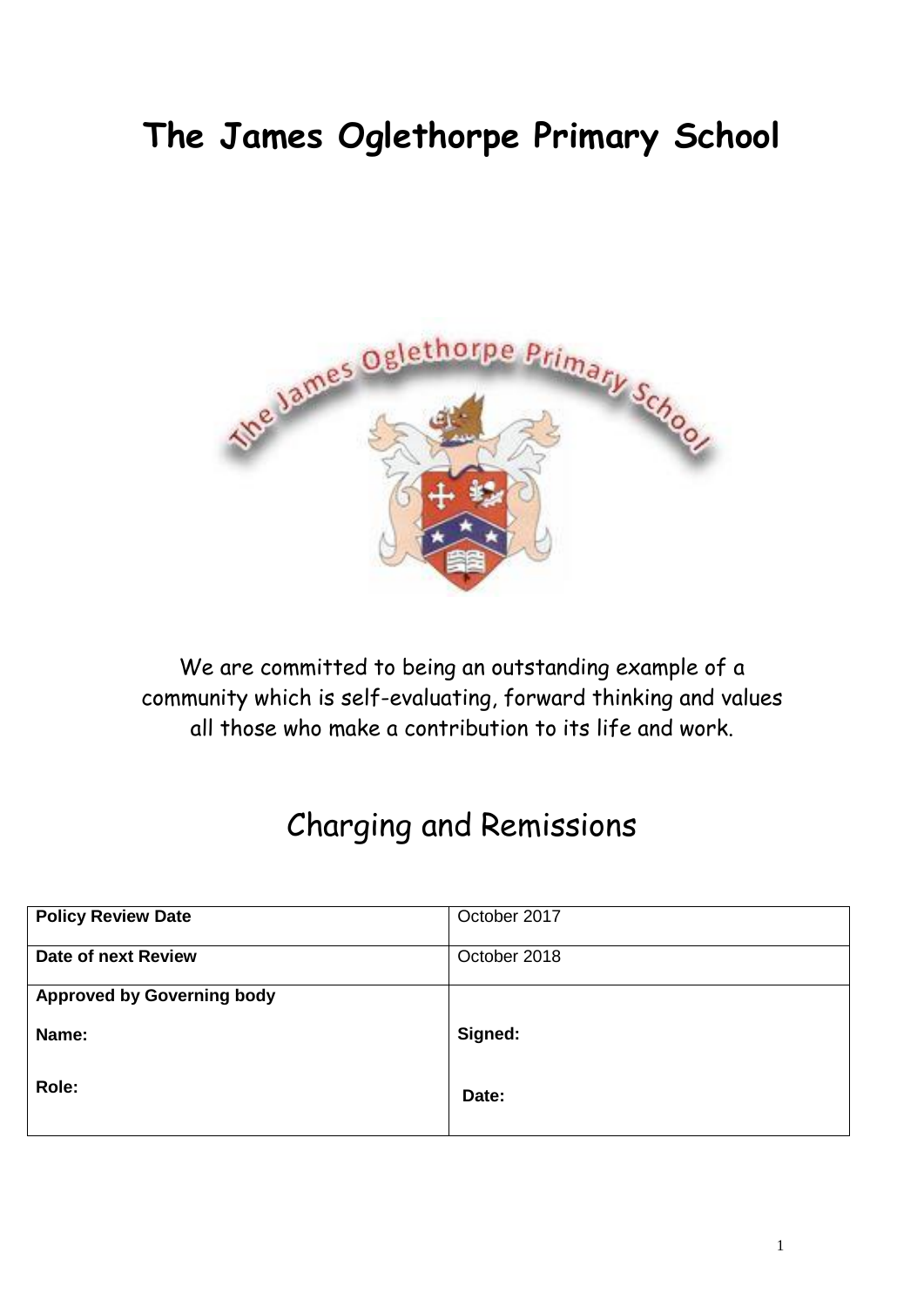# **Principles:**

This policy is written with due consideration to the DfE Guidance document…

#### **'Charging for school activities' - Departmental advice for governing bodies, school leaders, school staff and local authorities (October 2014)**

The remissions policy must set out any circumstances in which the school or local authority propose to remit (wholly or partly) any charge which would otherwise be payable to them in accordance with their charging policy. For example, a school may decide to provide an Italian language evening class as an optional extra. The governing body may decide to reduce the cost for those children whose parents are in receipt of certain benefits.

## **Main Points:**

• School governing bodies and local authorities, subject to the limited exceptions referred to in this advice, cannot charge for education provided during school hours (including the supply of any materials, books, instruments or other equipment).

• Schools must ensure that they inform parents on low incomes and in receipt of the benefits listed on page 9 of this document of the support available to them when being asked for contributions towards the cost of school visits.

In all cases concerned with Charging and Remissions the Governing Body will have due regard for the 'Legal Framework' contained in the above mentioned document and to the Havering advice (attached).

# **1. Music Tuition**

From September 2016 all tuition in playing a musical instrument, or vocal tuition lessons will be brokered direct with Havering Music School (HMS) by parents.

## Remissions

The Pupil Premium Policy allows for the remission of HMS charges where pupils are considered 'Ever6' and where parents have expressed an interest for their child to take lessons with HMS.

# **2. Day Visits and Workshops**

## **Costs**

The cost of day visits or workshops will be met by voluntary contributions from parents. (Costs will be broken down and itemised for parents' information.) Where there are not enough voluntary contributions to make the activity possible the School Budget will make up the difference if the shortfall is greater than the cancellation fees.

## Remissions

The Pupil Premium Policy allows for the remission of any requested contributions where pupils are considered 'Ever6' and where parents have expressed an interest for their child to take part in the visit.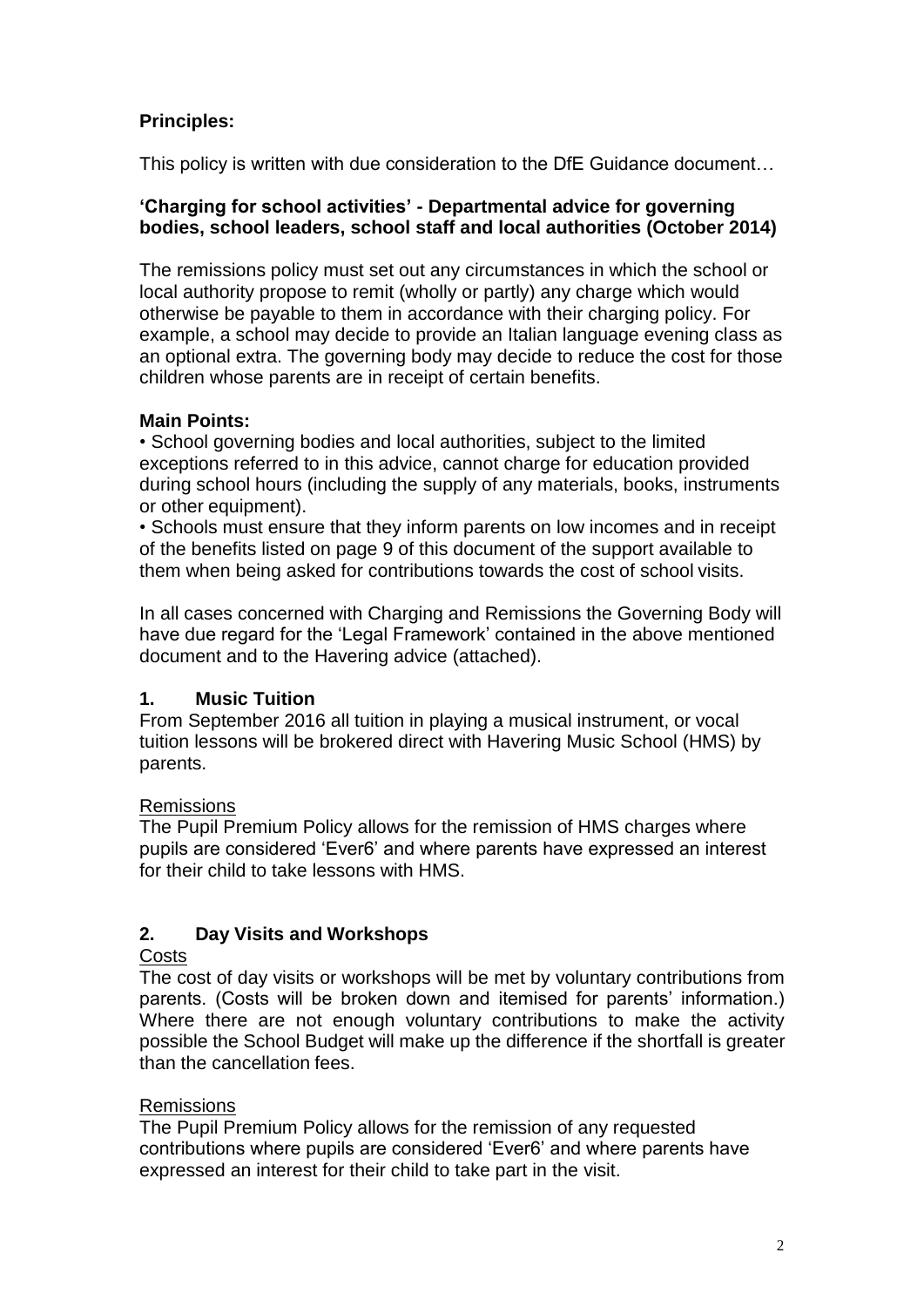## **3. Materials and Ingredients**

#### Charges/Contributions

Parents will be required to pay for, or supply, materials and ingredients if they have indicated in advance a wish to own the finished product. Under certain circumstances a voluntary contribution will be requested to cover general costs rather that a charge made to cover individual items.

#### Remissions

There will be no remissions in this case, save that parents may choose not to pay for and own the finished product.

## **4. Residential Visits**

**For residential activities taking place largely during school time or which meet the requirements of the syllabus for a public examination, or is to do with the National Curriculum or religious education, no charge may be made either for the education or for the cost of travel.**

#### **Charges**

Charges will be levied to cover the cost of board and lodging in all cases (except where remissions are appropriate – see below), and to cover other costs in the case of any activities which are deemed "optional extras".

#### *(The following notice only applies to those trips that are largely in school time and are essential for schools to meet the requirements of the national curriculum, or a syllabus for an approved examination.)*

## Remissions

For activities which have been approved by the Authority, parents who can prove they are in receipt of the following benefits will be exempt from paying the cost of board and lodging: (that includes children considered to be Ever6)

• Universal Credit in prescribed circumstances;

• Income Support (IS);

• Income Based Jobseekers Allowance (IBJSA);

• Support under part VI of the Immigration and Asylum Act 1999;

• Child Tax Credit, provided that Working Tax Credit is not also received and the family's income (as assessed by Her Majesty's Revenue and Customs) does not exceed £16,190 (financial year 2013/14);

• The guarantee element of State Pension Credit;

• An income related employment and support allowance that was introduced on 27 October 2008.

*NB: Since April 2003 the eligibility criteria that entitle families to an exemption from paying for the cost of board and lodging on residential visits have been aligned with free school meals eligibility criteria. The head teacher must inform all parents of the right to claim free board and lodging if they are receiving these benefits.*

# **5. Breakfast Club**

The school provides the services of a Breakfast Club between the hours of 7.50am and 8.50 am. This meets the definition of an 'extended day service offered to pupils (for example breakfast club, after-school clubs, tea and supervised homework sessions)' according to the DfE Guidance.